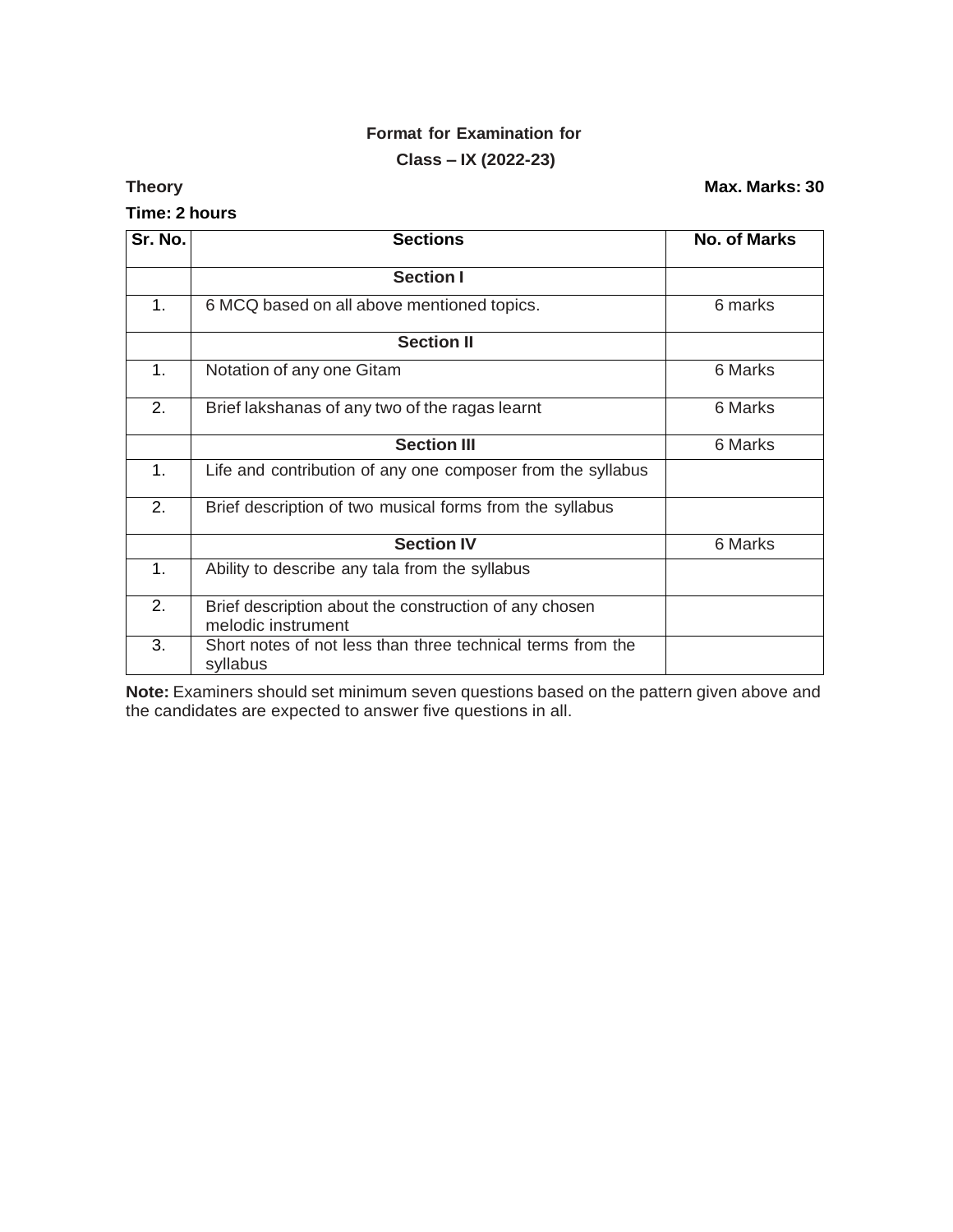# **Class – IX (2022-23)**

## **Theory Max. Marks: 30**

| Time: 02 hours |                                                                                                                                                                                                                                                   |  |
|----------------|---------------------------------------------------------------------------------------------------------------------------------------------------------------------------------------------------------------------------------------------------|--|
| Sr. No.        | <b>Topics</b>                                                                                                                                                                                                                                     |  |
| 1.             | Brief history of Carnatic music with special reference to Saint Purandara Dasa,<br>Saint Tyagaraja, Muthuswamy Dikshitar, Syama Sastry, Swati Tirunal,<br>Annamacharya and Bhadrachala Ramadasa.                                                  |  |
| 2.             | Brief lakshanas of the following ragas: Mayamalavagoula, Kalyani,<br>Sankarabharanam, Hamsadhavani, Mohanam, and Suddha Dhanyasi.                                                                                                                 |  |
| 3.             | Definitions of the following terms:<br>Sangeetam, Nada, Arohana, Avarohana, Sruti, Sthayi, Alankara, Poorvanga,<br>Uttaranga Laya - Vilamba, Madhya, Dhruta, Svara – Suddha & Vikrita, Raga,<br>Tala, Graha - (Sama, Atita, Anagata), Anya Svara. |  |
| 4.             | <b>Knowledge of Musical Forms:</b><br>Svaravalis - Sarali, Jantai, Dattu, Hechchusthayi - Taggu Sthayi, Alankaras,<br>Geetam and Svarajati.                                                                                                       |  |
| 5.             | Ability to describe the following Talas:                                                                                                                                                                                                          |  |

|  | Adi and Sooladi Sapta Talas   |
|--|-------------------------------|
|  | Notation of Gitams in Rupaka. |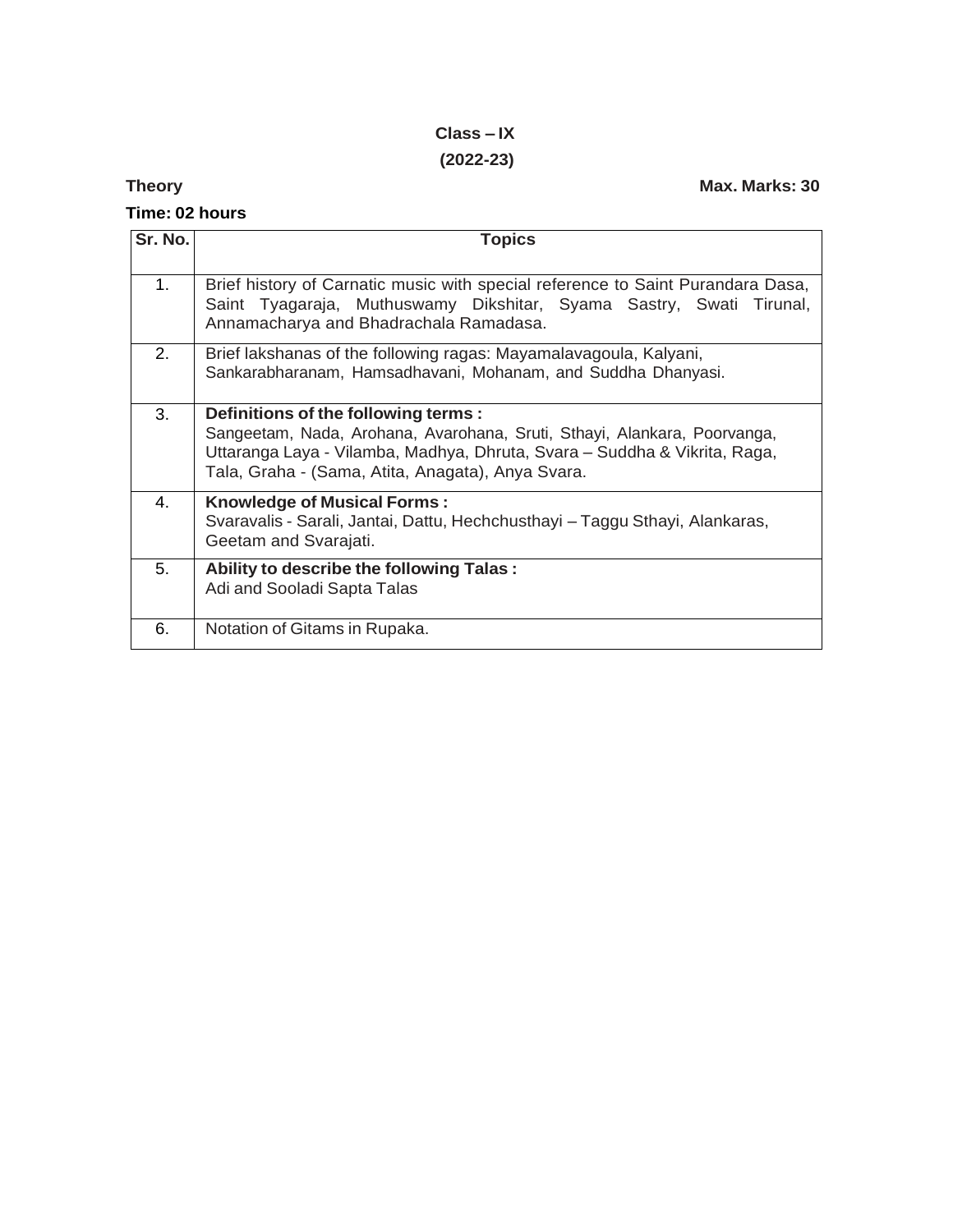### **CARNATIC MUSIC Melodic Instrument - (Code No. 032) Class – IX (2022-23)**

**Practical Max. Marks: 50**

| Sr. No. | <b>Topics</b>                                                                                                                | <b>No. of Periods</b> |
|---------|------------------------------------------------------------------------------------------------------------------------------|-----------------------|
| 1.      | Introduction of Svara exercises and Sapta Tala alankaras in<br>two speeds.                                                   | 25                    |
| 2.      | Learning of 02 Pillari Geetams, 02 Sadharana<br>Geetams/Sanchari Geetams, 01 Svarajati, 02 Adi Tala<br>Varnams in one speed. | 30                    |
| 3.      | Brief outline of Ragas- Mayamalavagoula, Sankarabharanam,<br>Hamsadhvaniand Mohanam.                                         | 20                    |
| 4.      | Basic techniques and construction of any one of the chosen<br>instrument.<br>a. Violin; b. Veena; c. Flute; and d. Mandolin  | 10                    |
| 5.      | Rendering of any two of the following:<br><b>Devotional Song</b><br>a.<br><b>Patriotic Song</b><br>b.                        | 15                    |
|         | <b>Total Periods</b>                                                                                                         | 100                   |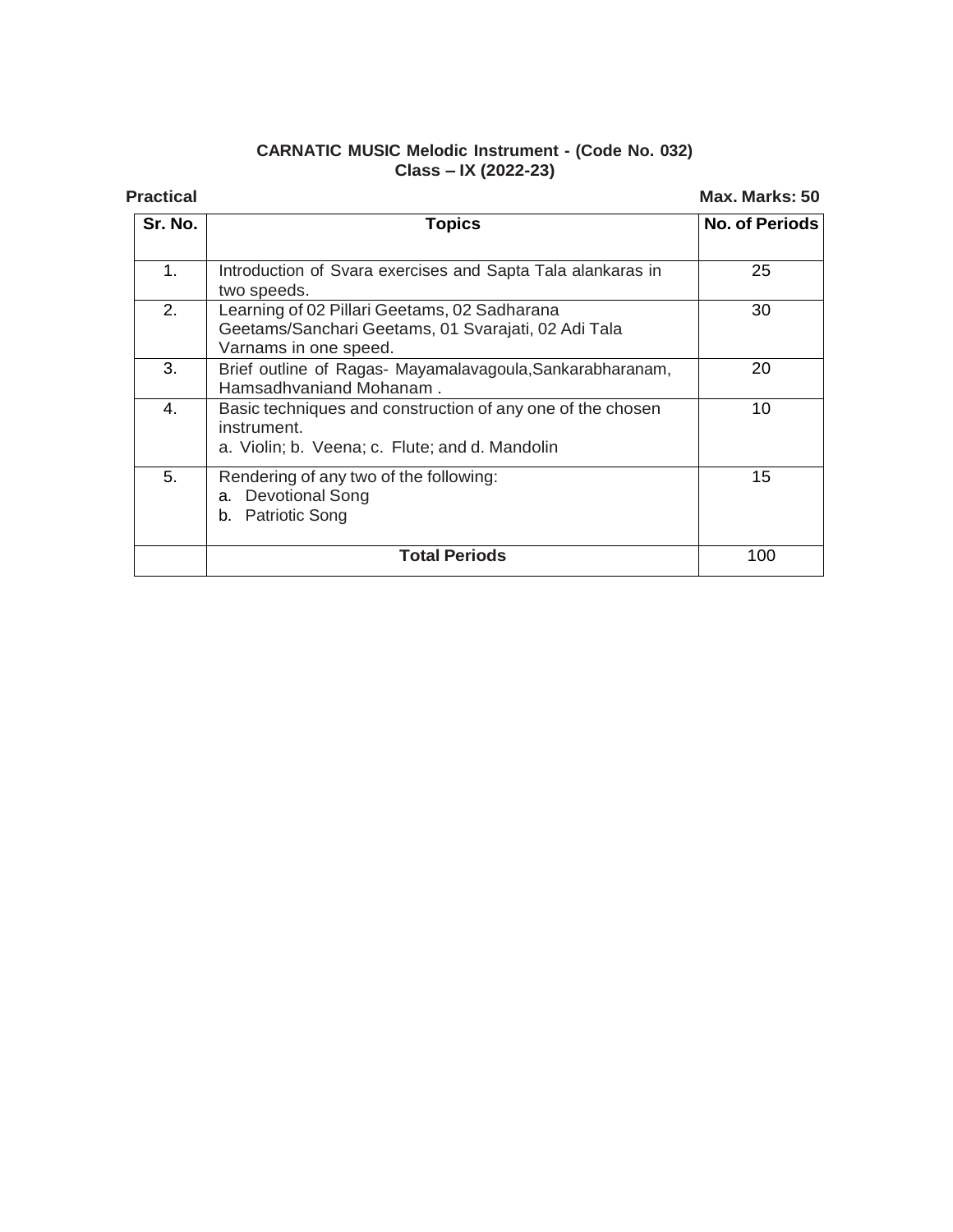## **Format for Practical Examination for**

### **Class – IX**

### **Practical Max. Marks: 50**

| Sr. No. | <b>Topics</b>                                                                                 | <b>No. of Marks</b> |
|---------|-----------------------------------------------------------------------------------------------|---------------------|
| 1.      | Questions based on the rendering of Swara Execises<br>and Sapta Tala alankaras in two speeds. | 10 marks            |
| 2.      | Questions based on Gitams, Swarajati and Varnam                                               | 10 marks            |
| 3.      | Brief explanation of Ragas from the syllabus.                                                 | 10 marks            |
| 4.      | Questions based on the chosen instrument                                                      | 08 marks            |
| 5.      | Rendering in part or full of the compositions from the<br>topic V.                            | 07 marks            |
| 6.      | Reciting the Sahitya or lyric of the compositions learnt                                      | 05 marks            |
|         | <b>Marks</b>                                                                                  | 50 Marks            |

### **Internal Assessment 20 Marks**

**70 Marks**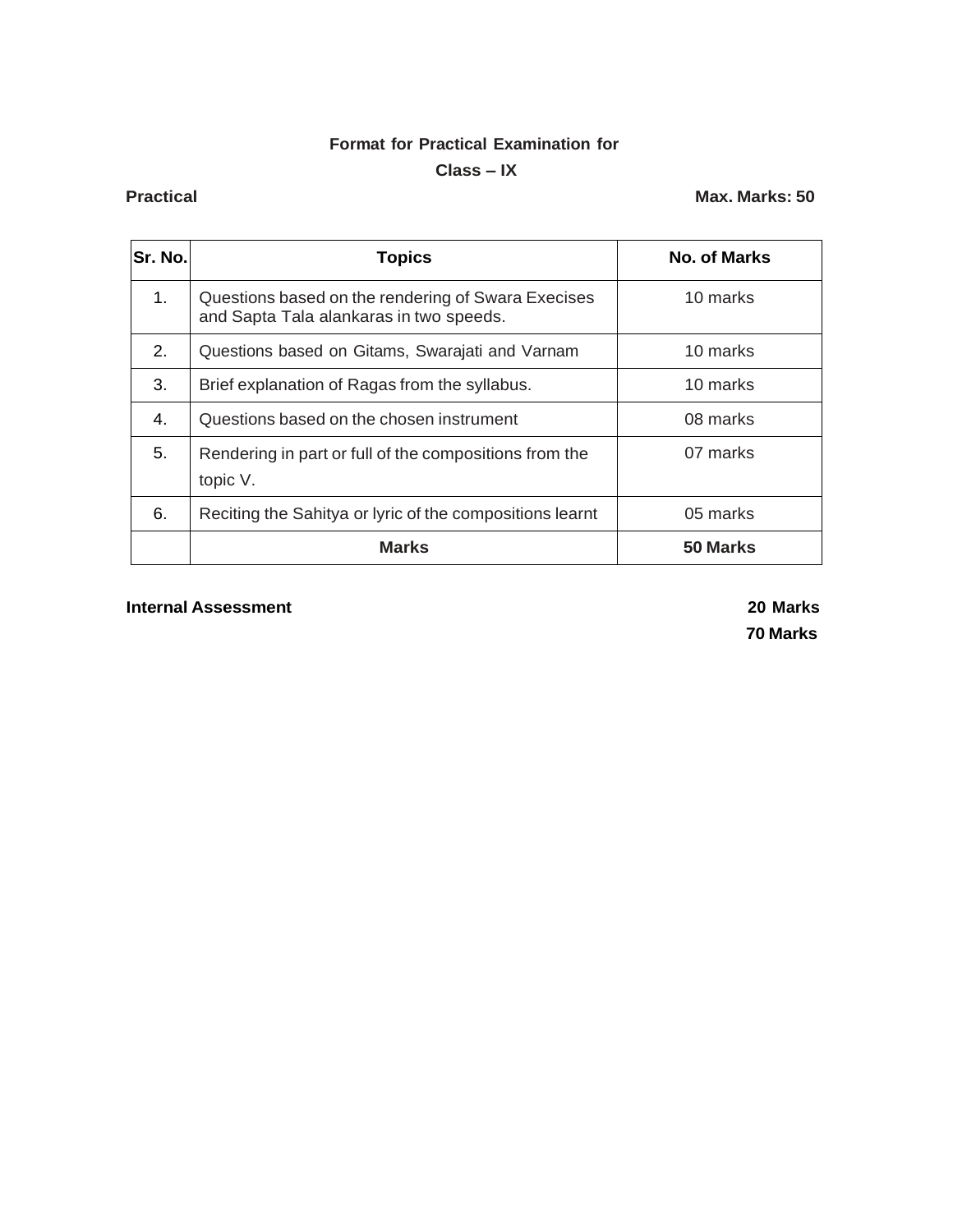# **Class – X (2022-23)**

# **Time: 02 hours**

| Sr. No. | <b>Topics</b>                                                                                                 | <b>No. of Periods</b> |
|---------|---------------------------------------------------------------------------------------------------------------|-----------------------|
| 1.      | Raga classification in General                                                                                | 5                     |
| 2.      | Raga lakshanas of Suddha Saveri, Sriranjani, Kambhoji,<br>Abhogi, Nata, Hindolam and Hari Kambhoji            | 10                    |
| 3.      | Writing notations of Adi tala Varna in two speeds<br>and<br>Git am s set in Roopaka tala.                     | 8                     |
| 4.      | An outline knowledge of 72 Melakartas                                                                         | 5                     |
| 5.      | Detailed knowledge of musical forms Kriti, Jatisvaram and<br>Varnam.                                          | 5                     |
| 6.      | Life sketch and contribution of Lalgudi Jayaram and M.S. Gopala<br>Krishnan, S. Balachandar & T.R. Mahalingam | 5                     |
| 7.      | Basic knowledge of opted instrument                                                                           | 2                     |
|         | <b>Total Periods</b>                                                                                          | 40                    |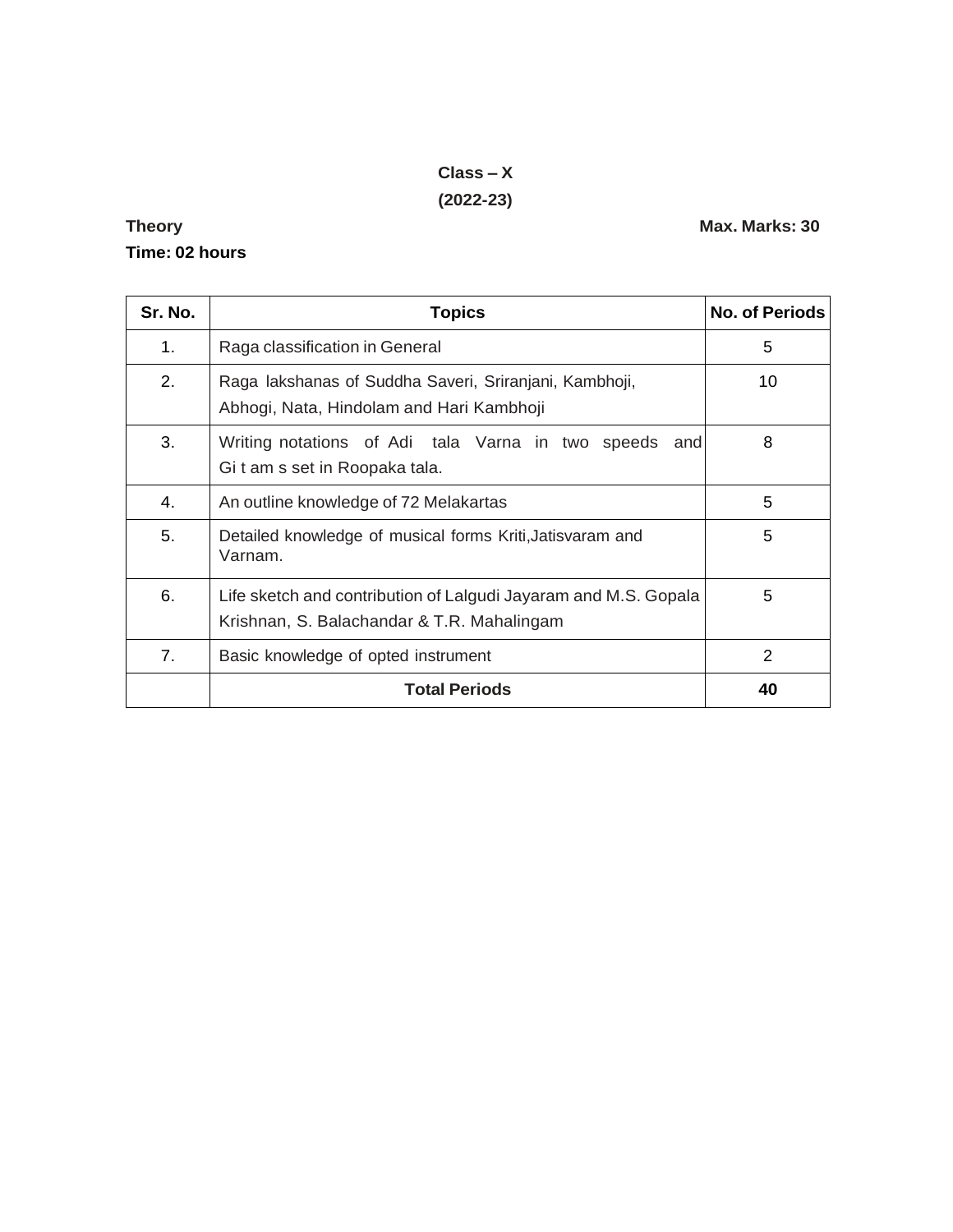# **Format for the Examination**

## **for Class - X**

## **Theory Max. Marks: 30**

| Sr. No.        | <b>Sections</b>                                                                        | <b>No. of Marks</b> |
|----------------|----------------------------------------------------------------------------------------|---------------------|
|                | <b>Section I</b>                                                                       |                     |
| 1.             | 6 MCQ based on all above mentioned topics.                                             | 6 marks             |
|                | <b>Section II</b>                                                                      |                     |
| 1.             | Writing Ragalakshanas briefly about any two of the Raga<br>mentioned in topic II.      | 6 marks             |
| 2.             | Knowledge of writing notation of Adi Tala Varna or any<br>Kirtana covered in syllabus. | 6 marks             |
|                | <b>Section III</b>                                                                     | 6 marks             |
| 1.             | Brief life sketch and contribution of prescribed eminent<br>instrumentalist            |                     |
| 2.             | Construction & playing techniques of any one of the opted<br>instrument                |                     |
|                | <b>Section IV</b>                                                                      | 6 marks             |
| 1 <sub>1</sub> | Briefly write the Raga classification in general                                       |                     |
| 2.             | Writing the scheme of 72 Melakarta in detail                                           |                     |
| 3.             | Knowledge of writing detailed description about any one<br>musical forms               |                     |
|                | <b>Mentioned in topic V</b>                                                            |                     |

**Note:** External Examiners should set at-least seven questions in total and the students should answer five questions from them, including essay, short answers including Ragalakshana, Musical Forms etc. Topic number IV & V are compulsory.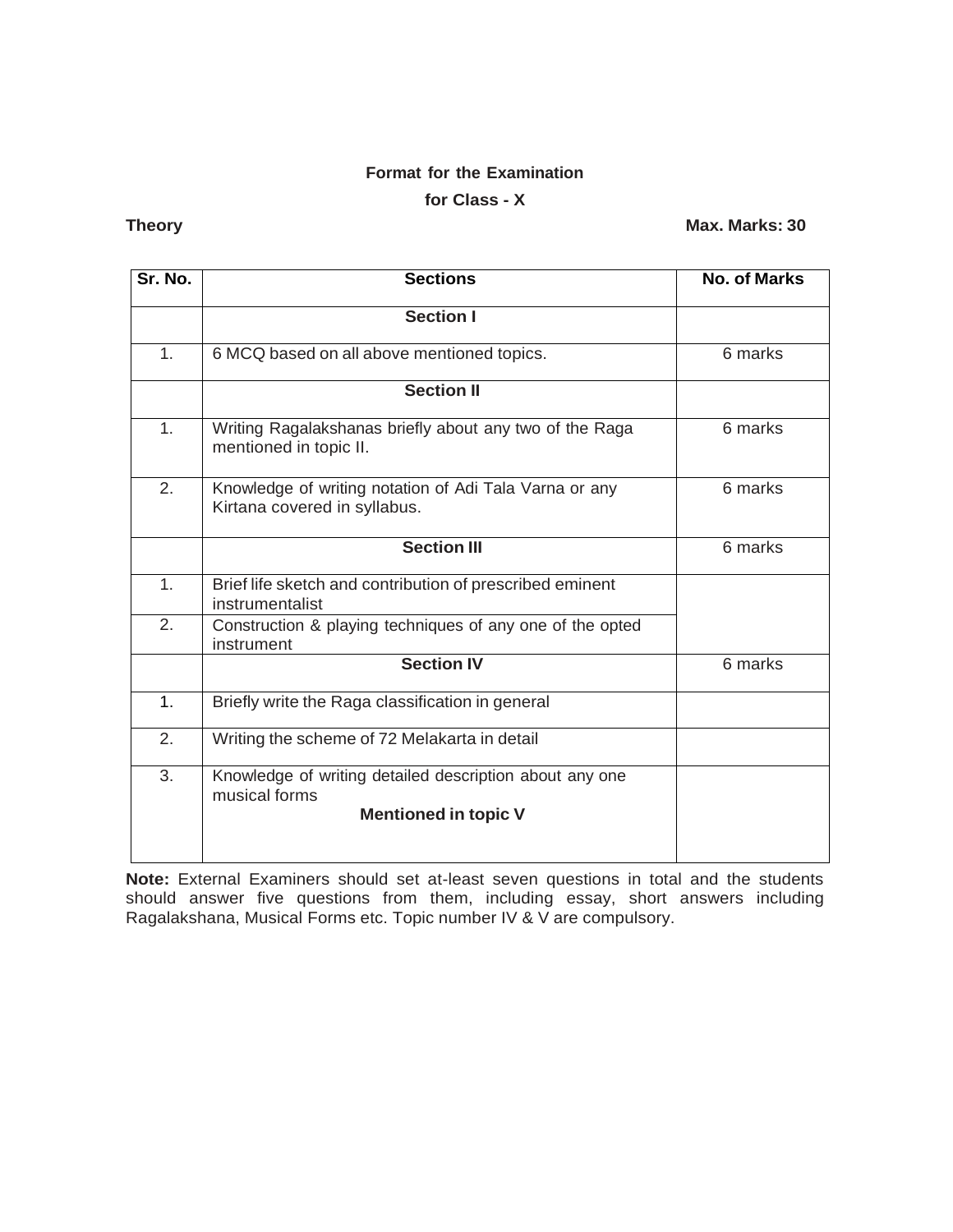# **CARNATIC MUSIC Melodic Instrument - (Code No. 032) Syllabus for Class - X**

## **Practical**

| Sr. No. | <b>Topics</b>                                                                                                           | No. of<br><b>Periods</b> |
|---------|-------------------------------------------------------------------------------------------------------------------------|--------------------------|
| 1.      | One Adi tala Varnam in two speeds.                                                                                      | 15                       |
| 2.      | Three Kriti in the prescribed ragas - Sriranjani,<br>SuddhaSaveri, kambhoji, Abhogi, Nata, Hindolam and<br>Harikambhoji | 45                       |
| 3.      | At-least one Jatisvaram and one Svarajati                                                                               | 10                       |
| 4.      | Explanation of the details of the ragas prescribed.                                                                     | 20                       |
| 5.      | Tuning of the instrument opted for                                                                                      | 10                       |
|         | <b>Total Periods</b>                                                                                                    | 100                      |